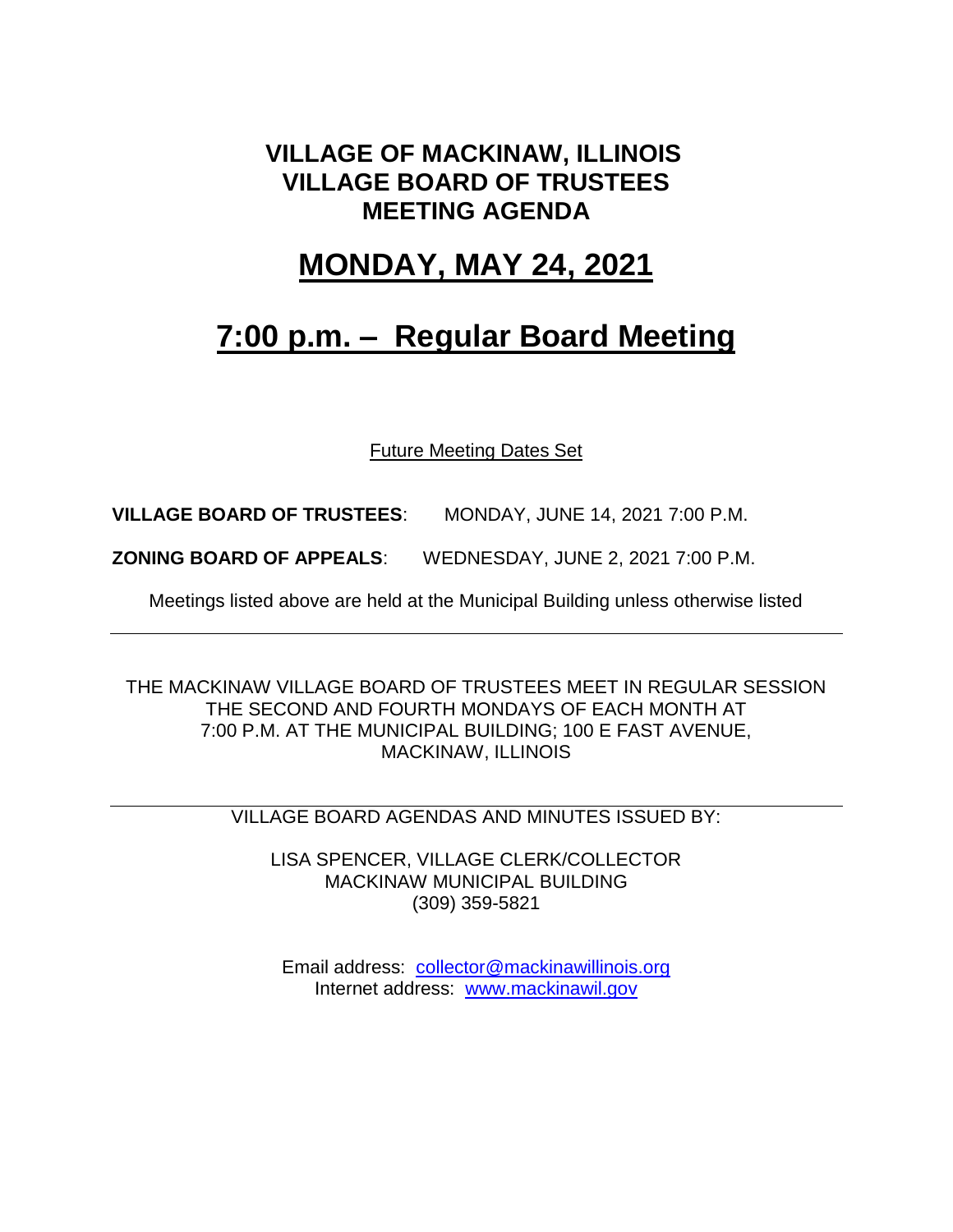**VILLAGE OF MACKINAW, ILLINOIS VILLAGE BOARD OF TRUSTEES MEETING AGENDA (Meeting will be held at Village Hall) 100 E Fast Ave Mackinaw IL 61755**

# **MONDAY – MAY 24, 2021 7:00 P.M.**

- **I. CALL TO ORDER BY MAYOR JOSH SCHMIDGALL**
	- **I. PLEDGE OF ALLEGIANCE**
	- **II. ROLL CALL**
	- **III. CONSENT AGENDA ITEMS** 
		- **1. Approval of May 10, 2021 regular meeting minutes**
		- **2. Approval of Public Works department reports**
		- **3. Approval of Police department report**
		- **4. Approval of recurring disbursements**
		- **5. Approval of finance packet**
	- **IV. PUBLIC COMMENT**
		- **1. Heartland Fiber – LG Stutzman**
	- **V. DEPARTMENT REPORTS** 
		- **1. Police Chief's report**
			- **1. Resignation of Police Chief Brandon Reese**
			- **2. Request by Chief Reese to be paid for any unused vacation time, personal time, and sick time after his last day of employment**
		- **2. Public Works Manager's report**
			- **1. Award 2021 Motor Fuel Tax project**
		- **3. Treasurer's report** 
			- **1. Non-Recurring Bills**